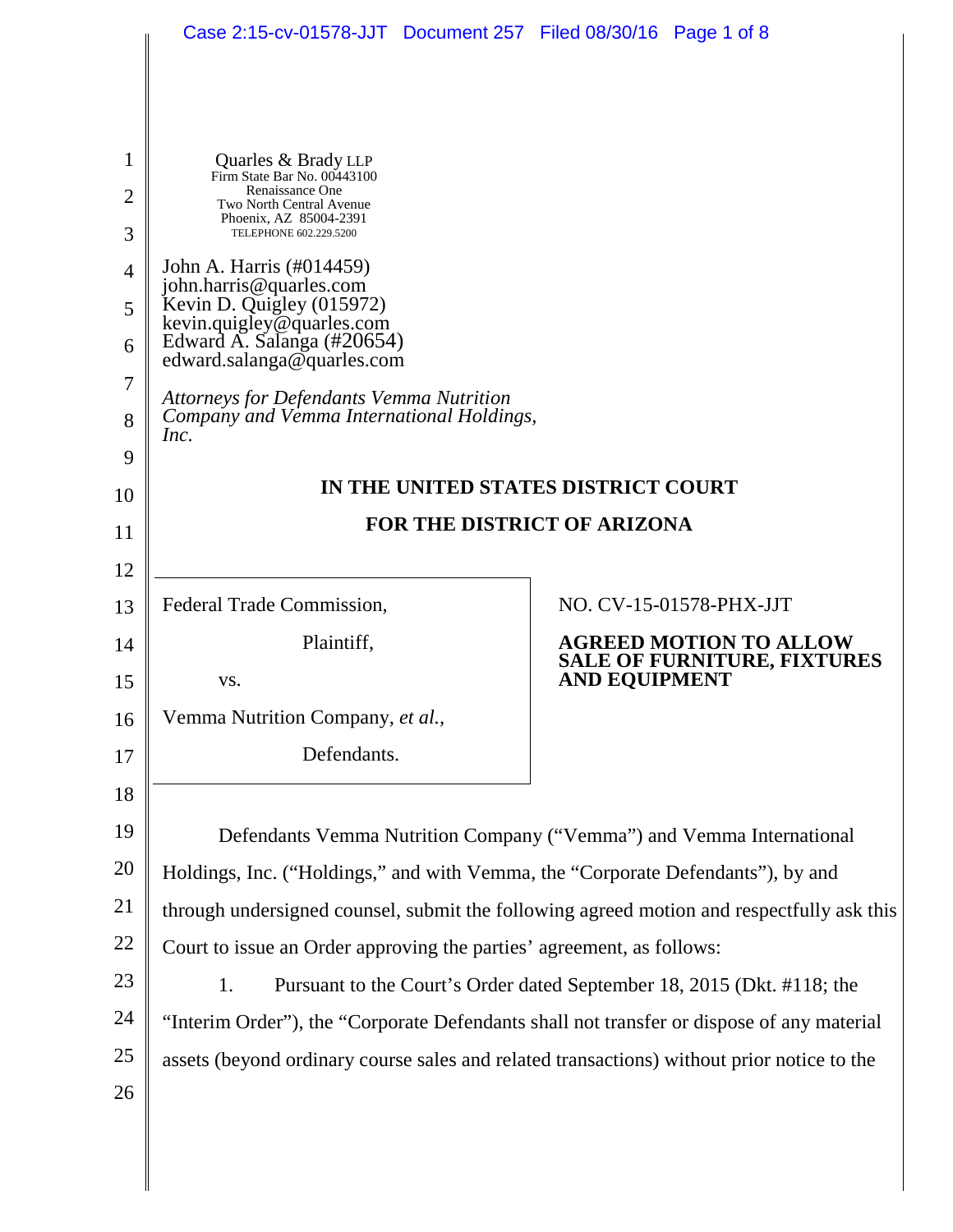1 2 3 Court and FTC. If the FTC objects to any proposed asset disposition, the Corporate Defendants will not proceed with such disposition absent approval from the Court." *Id.* at 24, Section IV.A.

4 5 6 7 8 9 10 2. In August 2013, Vemma entered into a lease of certain real property located at 1621 West Rio Salado Parkway in Tempe, Arizona – property that it has since used as its corporate headquarters. In January 2014, Vemma bought office furniture, fixtures and equipment (the "FF&E") for the corporate office with funds loaned by Wells Fargo Equipment Finance ("WFEF"). As security for repayment of that equipment loan, Vemma delivered two Security Agreements to WFEF, providing WFEF with a security interest in all of the FF&E.

11 12 13 14 3. In January 2016, Vemma entered into a lease termination agreement with the landlord for its corporate headquarters. Under the terms of that lease termination agreement, Vemma was permitted to remain on site, as a month-to-month tenant, while the landlord sought a new tenant.

15 16 17 18 19 20 21 4. After Vemma defaulted under the equipment loan, it entered into a forbearance agreement with WFEF in February 2016. Pursuant to that forbearance agreement, WFEF agreed not to foreclose on its security interests, or to otherwise exercise its remedies, so long as Vemma continued to make monthly payments to WFEF and met certain other obligations. In doing so, Vemma agreed to participate in good faith in trying to sell the FF&E to any prospective tenant who might lease the corporate office space, with all proceeds of any such sale being paid to WFEF due to its security interest.

22 23 24 25 5. American Airlines, which will be taking over Vemma's corporate office effective September 1, 2016, has agreed to buy the FF&E. The entire purchase price will be paid to WFEF, who holds a security interest on the FF&E. None of the proceeds will go to Vemma. WFEF has consented to the sale and will provide a lien release.

26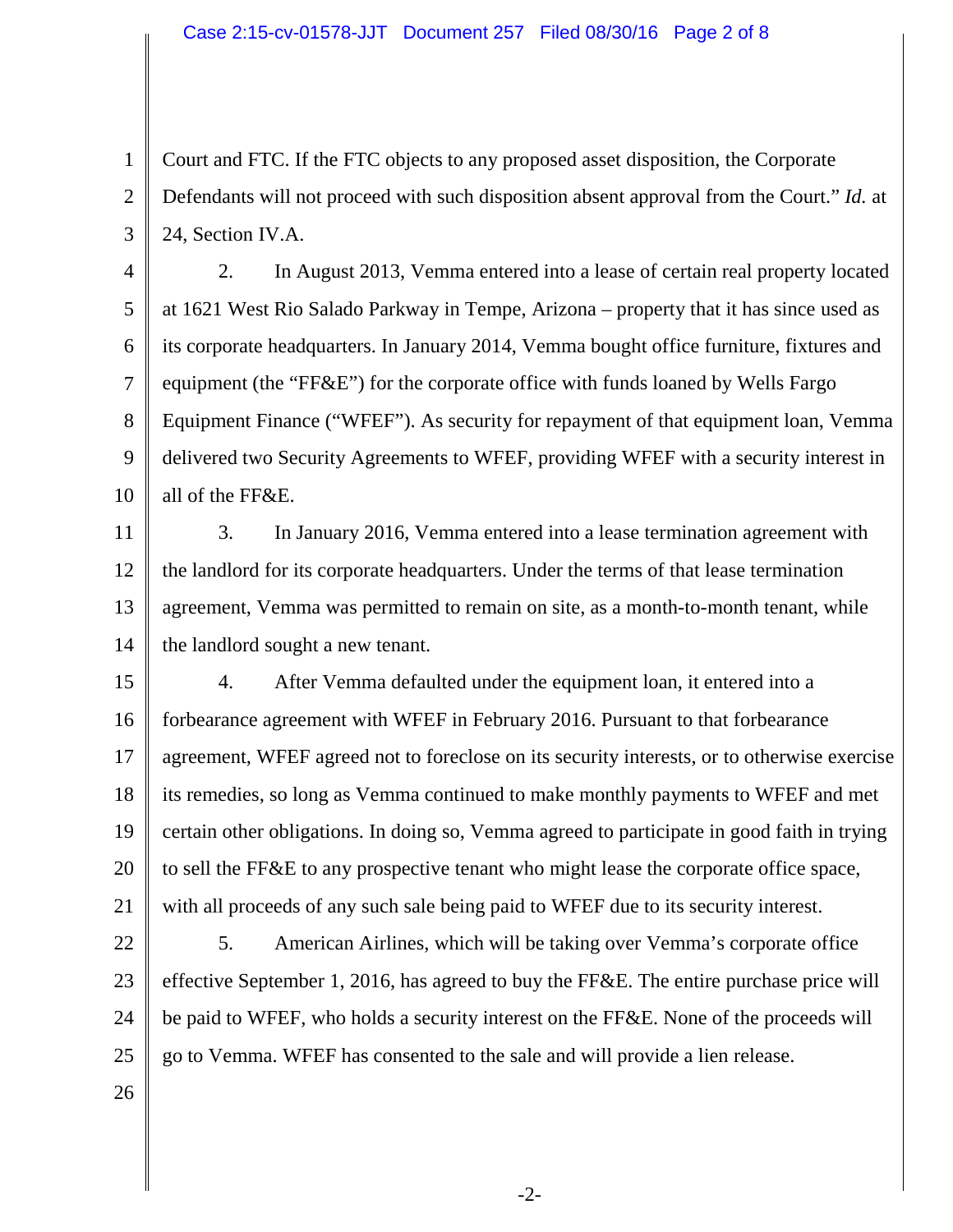1 2 3 4 5 6 7 6. The Corporate Defendants do not believe that this sale involves "material assets" that would be covered by Section IV of the Interim Order because the FF&E were fully encumbered by WFEF's security interest prior to the entry of the Interim Order. However, out of an abundance of caution, prior to filing this motion, the Corporate Defendants provided information and documents to the FTC regarding the proposed sale, the original WFEF equipment lease and security agreement, and the forbearance agreement.

8 9 10 11 12 13 14 15 7. The FTC does not object to the proposed sale of the FF&E to American Airlines provided that the following conditions are met: (a) upon completion of the sale, Vemma provides the FTC with copies of the sales transaction documents and confirmation from WFEF of the amount of outstanding indebtedness and application of the proceeds to the indebtedness; and (b) in the unlikely event that the proceeds from the sale exceed Vemma's indebtedness, Vemma agrees to place any net proceeds in a separate escrow account until final resolution of this matter, unless otherwise ordered by the Court. Vemma has agreed to these conditions.

16 17 18 19 20 8. Based on the representations set forth in this agreed motion, the FTC does not oppose modification of the Court's interim Order to permit this transaction to close on the terms and conditions set forth herein. The FTC agrees to entry of a proposed form of order, in the form attached as Exhibit A, which was lodged concurrently with the filing of this agreed motion.

RESPECTFULLY SUBMITTED this 30th day of August, 2016.

21 22

23

- 24
- 25 26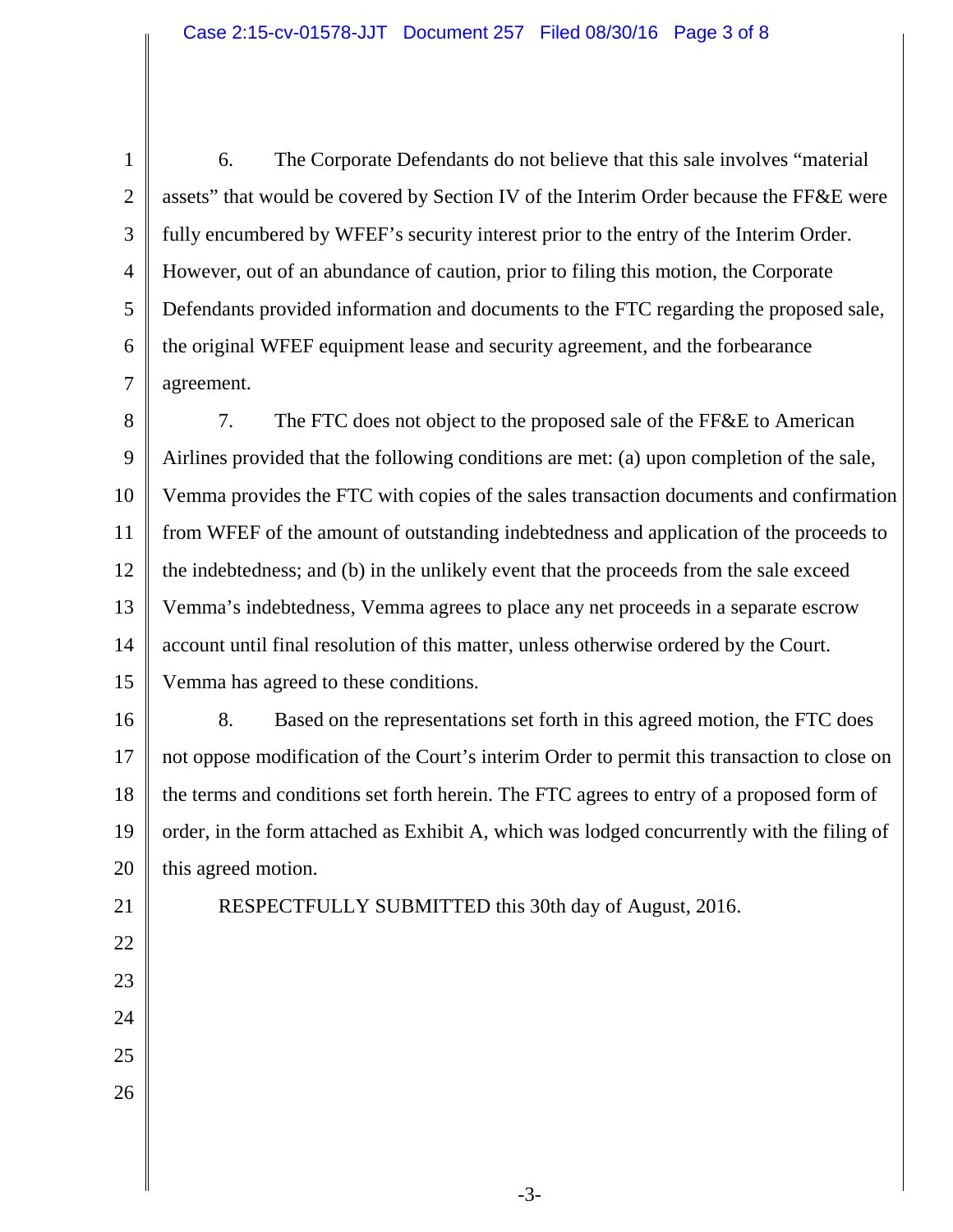|                | Case 2:15-cv-01578-JJT Document 257 Filed 08/30/16 Page 4 of 8                                                                                                              |                                                                            |  |  |
|----------------|-----------------------------------------------------------------------------------------------------------------------------------------------------------------------------|----------------------------------------------------------------------------|--|--|
|                |                                                                                                                                                                             |                                                                            |  |  |
|                |                                                                                                                                                                             |                                                                            |  |  |
|                |                                                                                                                                                                             |                                                                            |  |  |
| 1              |                                                                                                                                                                             | <b>QUARLES &amp; BRADY LLP</b>                                             |  |  |
| $\overline{2}$ |                                                                                                                                                                             |                                                                            |  |  |
| 3              | By /s/ Edward Salanga<br>John A. Harris                                                                                                                                     |                                                                            |  |  |
| 4              | Kevin D. Quigley<br>Edward A. Salanga                                                                                                                                       |                                                                            |  |  |
| 5              |                                                                                                                                                                             | <b>Attorneys for Defendants Vemma Nutrition</b>                            |  |  |
| 6<br>7         |                                                                                                                                                                             | Company, Vemma International Holdings, Inc.                                |  |  |
| 8              |                                                                                                                                                                             |                                                                            |  |  |
| 9              |                                                                                                                                                                             |                                                                            |  |  |
| 10             | <b>CERTIFICATE OF SERVICE</b>                                                                                                                                               |                                                                            |  |  |
| 11             |                                                                                                                                                                             |                                                                            |  |  |
| 12             | I hereby certify that on August 30, 2016, I electronically transmitted and sent by<br>First Class U.S. Mail Corporate Defendants' Agreed Motion to Allow Sale of Furniture, |                                                                            |  |  |
| 13             |                                                                                                                                                                             |                                                                            |  |  |
| 14             | Fixtures and Equipment to counsel as follows:                                                                                                                               |                                                                            |  |  |
| 15             | <b>Counsel for Plaintiff, Federal Trade</b>                                                                                                                                 | <b>Counsel for Receiver Robb Evans &amp;</b>                               |  |  |
| 16             | <b>Commission:</b>                                                                                                                                                          | <b>Associates, LLC:</b>                                                    |  |  |
| 17             | David C. Shonka<br><b>Acting General Counsel</b>                                                                                                                            | Dentons US LLP<br>Gary Owen Caris                                          |  |  |
| 18             | Jason C. Moon                                                                                                                                                               | gary.caris@dentons.com                                                     |  |  |
| 19             | jmoon@ftc.gov<br>Anne D. Lejeune                                                                                                                                            | <b>Lesley Anne Hawes</b><br>lesley.hawes@dentons.com                       |  |  |
| 20             | alejeune@ftc.gov<br>Emily B. Robinson                                                                                                                                       | Joshua S. Akbar                                                            |  |  |
| 21             | erobinson@ftc.gov<br>Zachary A. Keller                                                                                                                                      | joshua.akbar@dentons.com                                                   |  |  |
| 22             | zkeller@ftc.gov<br><b>Federal Trade Commission</b>                                                                                                                          | <b>Counsel for Defendant Benson K.</b><br><b>Boreyko:</b>                  |  |  |
| 23             | 1999 Bryan Street<br>Suite $2150$<br>Dallas, TX 75201                                                                                                                       | John R. Clemency                                                           |  |  |
| 24             |                                                                                                                                                                             | john.clemency@gknet.com<br>Lindsi Michelle Weber<br>lindsi.weber@gknet.com |  |  |
| 25             |                                                                                                                                                                             | Gallagher & Kennedy PA<br>2575 East Camelback Road                         |  |  |
| 26             |                                                                                                                                                                             | Phoenix, AZ 85016                                                          |  |  |
|                |                                                                                                                                                                             |                                                                            |  |  |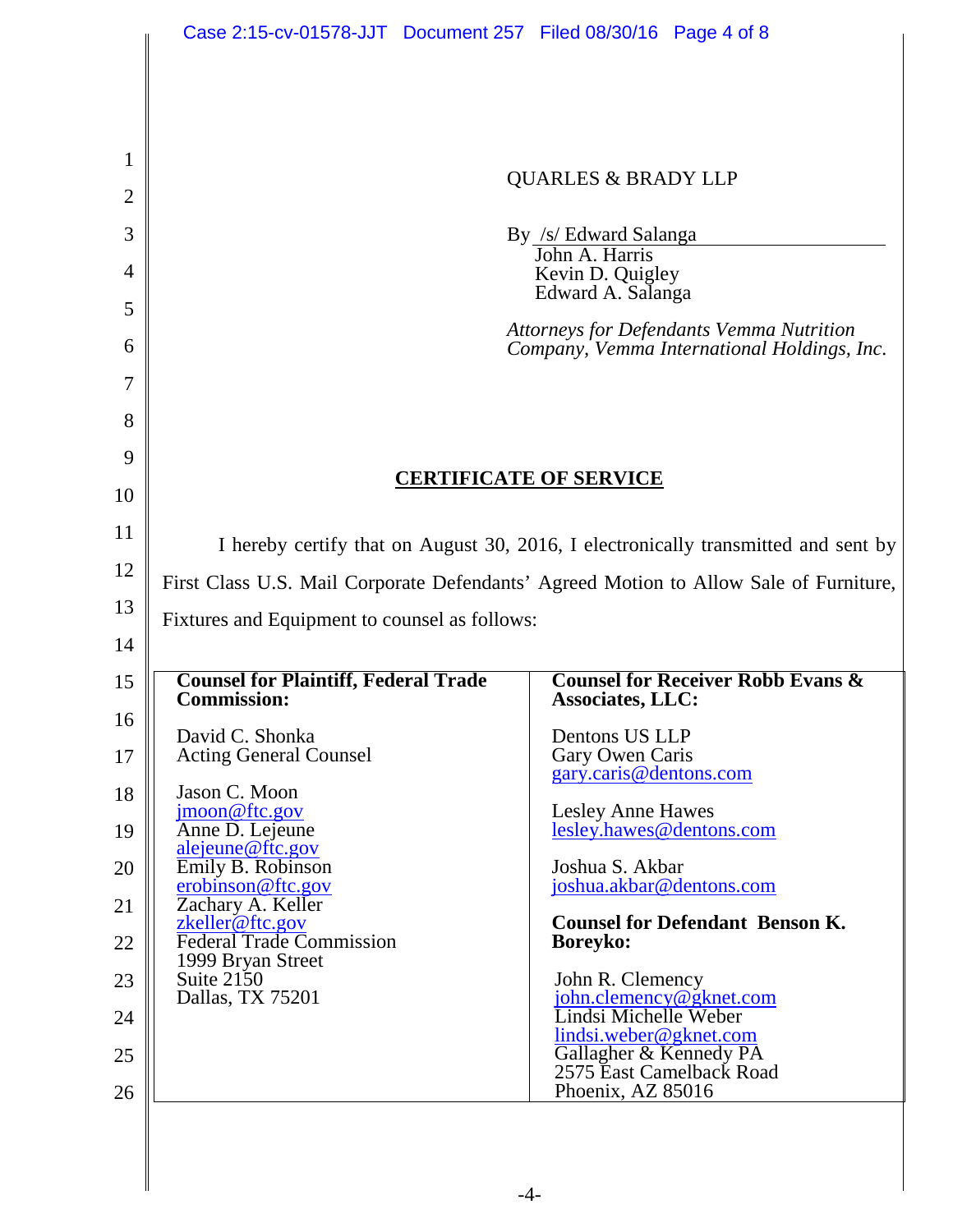|                | Case 2:15-cv-01578-JJT Document 257 Filed 08/30/16 Page 5 of 8                                                                                                           |
|----------------|--------------------------------------------------------------------------------------------------------------------------------------------------------------------------|
|                |                                                                                                                                                                          |
|                |                                                                                                                                                                          |
| $\mathbf{1}$   | <b>Counsel for Defendants Tom and</b>                                                                                                                                    |
| $\mathfrak{2}$ | <b>Bethany Alkazin:</b>                                                                                                                                                  |
| 3              |                                                                                                                                                                          |
| $\overline{4}$ |                                                                                                                                                                          |
| 5              | Keith Beauchamp<br><u>kbeauchamp@cblawyers.com</u><br>Marvin Christopher Ruth<br><u>mruth@cblawyers.com</u><br>Coppersmith & Brockelman PLC<br>2800 North Central Avenue |
| 6              | Suite 1200<br>Phoenix, AZ 85004                                                                                                                                          |
| $\overline{7}$ |                                                                                                                                                                          |
| 8              | /s/ Jennifer Brawley                                                                                                                                                     |
| 9              |                                                                                                                                                                          |
| 10             |                                                                                                                                                                          |
| 11             | QB\41334741.1                                                                                                                                                            |
| 12             |                                                                                                                                                                          |
| 13             |                                                                                                                                                                          |
| 14             |                                                                                                                                                                          |
| 15             |                                                                                                                                                                          |
| 16             |                                                                                                                                                                          |
| $17\,$         |                                                                                                                                                                          |
| 18             |                                                                                                                                                                          |
| 19             |                                                                                                                                                                          |
| $20\,$         |                                                                                                                                                                          |
| $21\,$         |                                                                                                                                                                          |
| $22\,$         |                                                                                                                                                                          |
| $23\,$         |                                                                                                                                                                          |
| $24\,$         |                                                                                                                                                                          |
| $25\,$         |                                                                                                                                                                          |
| 26             |                                                                                                                                                                          |
|                |                                                                                                                                                                          |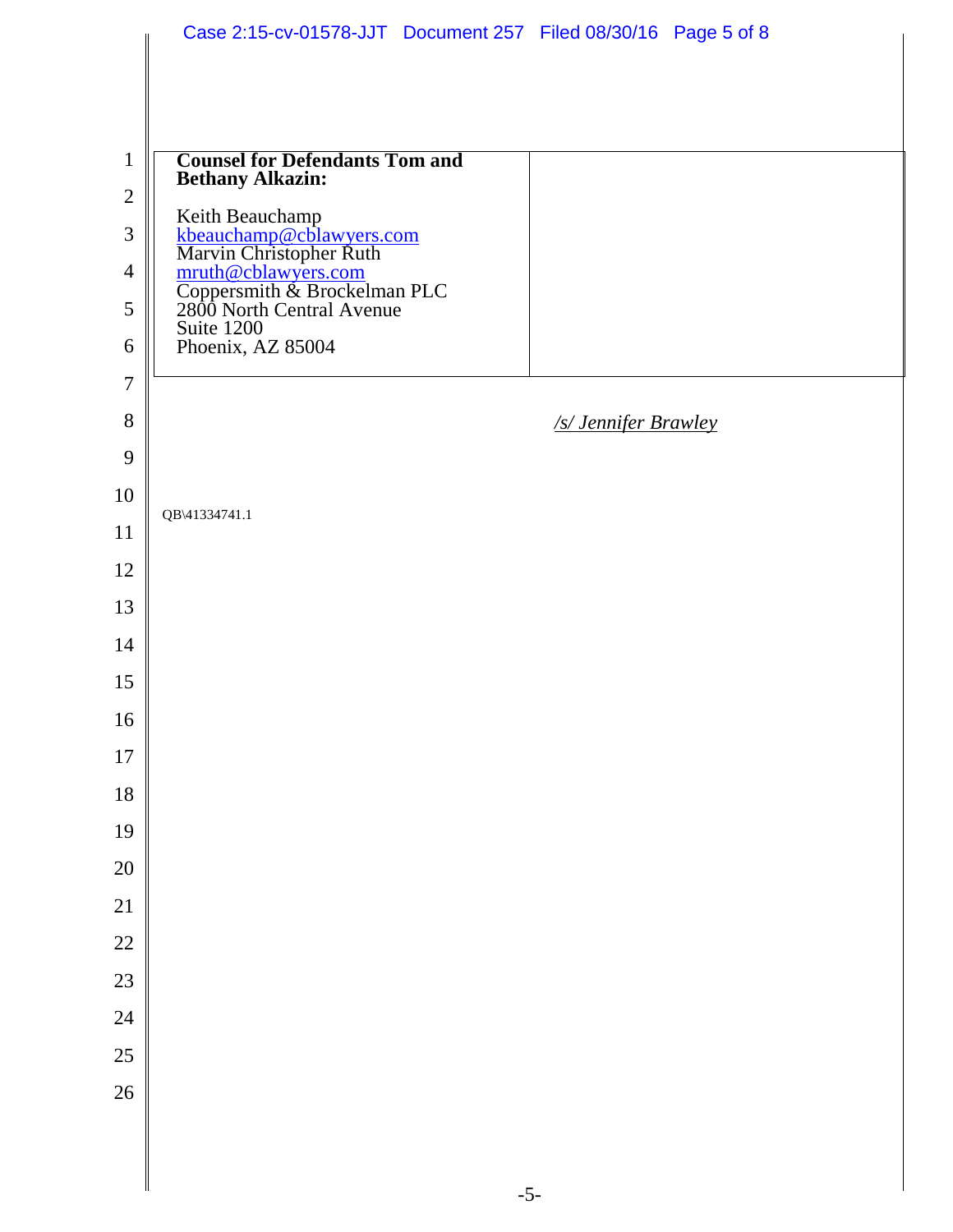## Exhibit A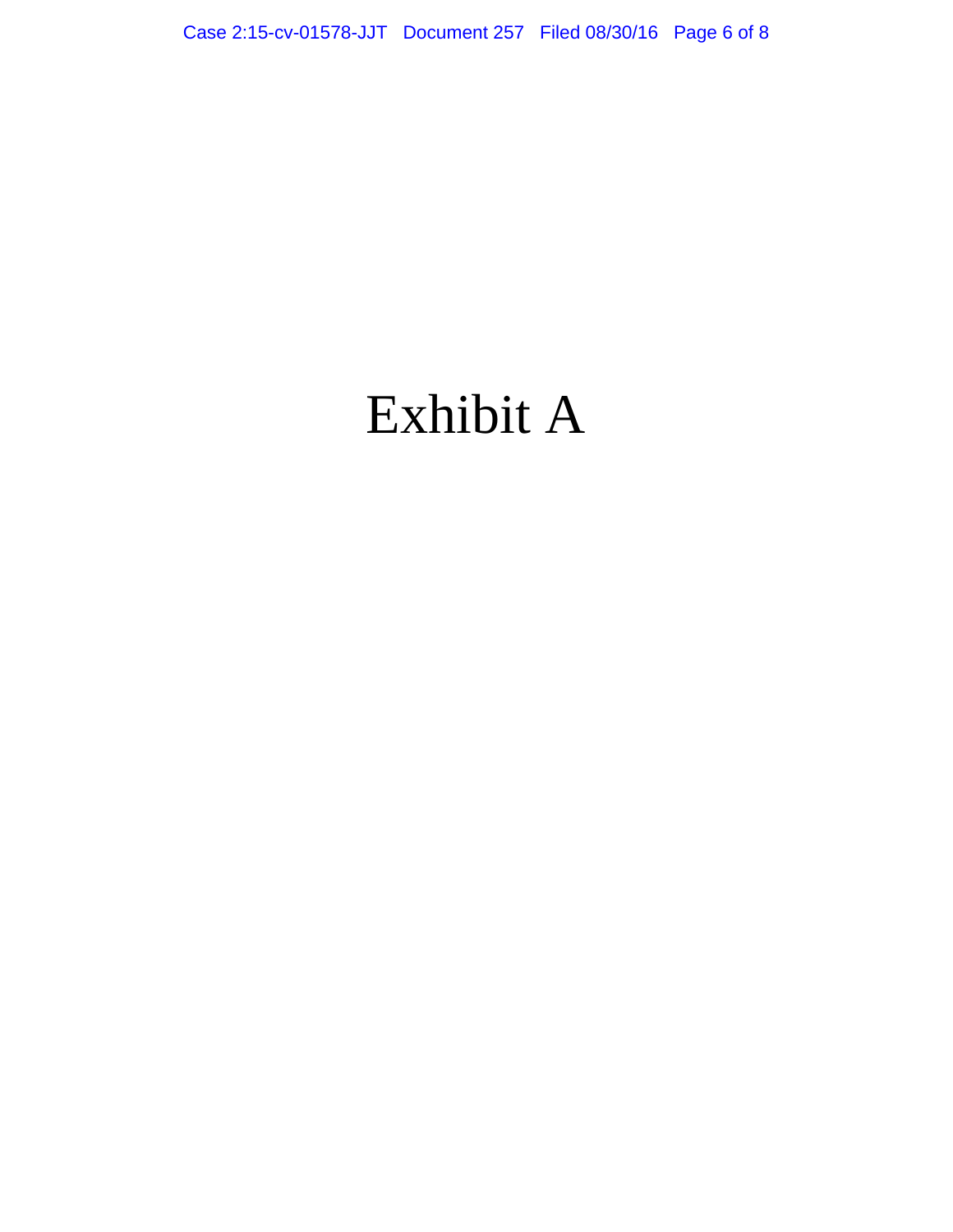|                                      | Case 2:15-cv-01578-JJT Document 257 Filed 08/30/16 Page 7 of 8                             |                                                                                               |  |  |
|--------------------------------------|--------------------------------------------------------------------------------------------|-----------------------------------------------------------------------------------------------|--|--|
| 1<br>2<br>3<br>4<br>5<br>6<br>7<br>8 | UNITED STATES DISTRICT COURT<br><b>DISTRICT OF ARIZONA</b>                                 |                                                                                               |  |  |
| 9                                    | Federal Trade Commission,                                                                  | No. CV-15-01578-PHX-JJT                                                                       |  |  |
| 10                                   | Plaintiff,                                                                                 |                                                                                               |  |  |
| 11                                   | V.                                                                                         | <b>ORDER APPROVING AGREED</b><br><b>MOTION TO ALLOW SALE OF</b>                               |  |  |
| 12                                   | Vemma Nutrition Company, et al.,                                                           | FURNITURE, FIXTURES, AND<br><b>EQUIPMENT</b>                                                  |  |  |
| 13                                   | Defendants.                                                                                |                                                                                               |  |  |
| 14<br>15                             | Bethany Alkazin, an individual,                                                            |                                                                                               |  |  |
| 16                                   | Relief Defendant.                                                                          |                                                                                               |  |  |
| 17                                   |                                                                                            |                                                                                               |  |  |
| 18                                   |                                                                                            | This matter comes before the Court pursuant to the <i>Motion to Allow Sale of Furniture</i> , |  |  |
| 19                                   | Fixtures, and Equipment (the "Motion") filed by Defendants Vemma Nutrition Company         |                                                                                               |  |  |
| 20                                   | ("Vemma") and Vemma International Holdings, Inc. and agreed to by Plaintiff Federal Trade  |                                                                                               |  |  |
| 21                                   | Commission (the "FTC"). For the reasons set forth in the Motion, and for good cause shown, |                                                                                               |  |  |
| 22                                   | IT IS HEREBY ORDERED:                                                                      |                                                                                               |  |  |
| 23                                   | The Motion is approved in its entirety.<br>1.                                              |                                                                                               |  |  |
| 24                                   | 2.<br>To the extent necessary, the Court's Interim Order (Dkt. #118) is modified           |                                                                                               |  |  |
| 25                                   | to permit the sale of the FF&E (as defined in the Motion) to American Airlines, on the     |                                                                                               |  |  |
| 26                                   | terms and conditions set forth in the Motion.                                              |                                                                                               |  |  |
| 27                                   | 3.                                                                                         | Upon closing of the sale of the FF&E, Vemma shall provide the FTC with                        |  |  |
| 28                                   | copies of the sales transaction documents and confirmation from WFEF (as defined in the    |                                                                                               |  |  |
|                                      |                                                                                            |                                                                                               |  |  |